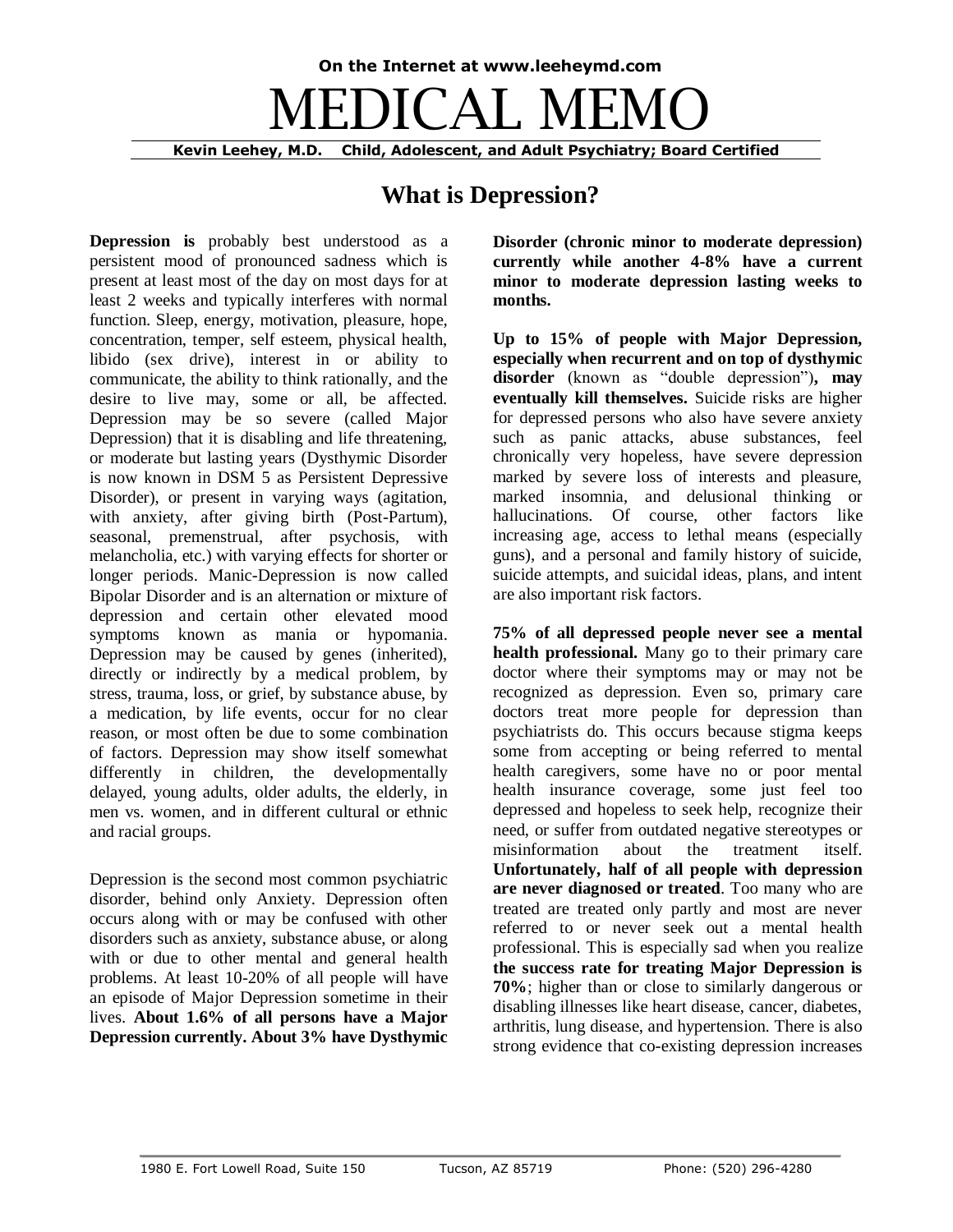the impairment and chances of dying from other medical illnesses such as heart disease and cancer.

When depression is being considered as a possible cause of health, emotional, or behavioral problems a visit to the primary care doctor is often a good idea before, along with, or after seeing a mental health professional. An updated medical history and physical exam, perhaps even a few tests, may help ensure not missing another health problem that may cause or complicate depression. This is especially worth considering if the therapist is not a psychiatrist since only psychiatrists are also physicians. Sometimes, in complicated or confusing situations, in depth psychological tests done by a Psychologist may be quite helpful in clarifying the diagnosis.

Left untreated, half of all persons with Major Depressions will recover completely in under a year. Even so, treatment often saves enormous pain, agony, societal, work, relationship, and other costs. Of course, the other 50% either recover more slowly, have higher rates of chronic or relapsing patterns, have other complications, or may die. Persons who have 2, or certainly 3, episodes of depression in any 5 year period are very likely to have more episodes in the future. Medication helps prevent recurrence as well as treat the current episode. Some research indicates a first episode of Major Depression in one's youth, especially when severe, indicates a higher likelihood of future recurrences and a higher chance of Bipolar Disorder. Treatment for depression, like all illnesses, is aided by improving basic health habits, eating nutritiously, getting rest and exercise, and keeping connected with both activities and other people. Spiritual and creative pursuits and outlets help many. **The core treatments for Depression are psychotherapy and medication. 25% respond well to psychotherapy alone, 25% to medication alone, and 50% do best with a combination of both.** Cognitive Therapy, Interpersonal Therapy, and Psychodynamic Therapy are three forms of psychotherapy which have repeatedly been shown to be very powerful in treating depression. **Cognitive Therapy** focuses on correcting and changing the negative and distorted thoughts that are a core finding in depression. **Interpersonal Therapy** focuses on addressing dysfunctional and

problematic relationships and interactional styles that are noted in many depressions. There is a substantial and growing number of **medication** options for depression and related or co-occuring conditions. Medicines are becoming more and more focused in their effects and show less and less side effects. In fact, most of the modern antidepressant side effect possibilities are in the range of nuisance and are not dangerous; some side effects can even be used to be helpful in some situations. Medications are especially important, if not essential, for Major Depression and Bipolar Disorder. Stopping alcohol or drug use, especially abuse, is also strongly advised. Electroconvulsive therapy, known as **ECT**, is another option that is remarkably effective for severe depression. Despite the media's distortions, ECT is a very safe and rapidly effective option appropriate when other options have failed or are too slow. Hospitalization continues to have a role, especially when danger to self or others is severe, and when other efforts fail or are unavailable.

No "alternative" herbs, supplements, vitamins, homeopathic remedies, etc. have been shown to be effective in Major Depression or Bipolar Disorder. Many "complementary and integrative" treatments such as biofeedback, hypnosis, special breathing techniques, massage, etc. have nonspecific but possibly helpful effects on depression and other conditions. Adequate sleep, a healthy diet, fish oil, and regular exercise are often necessary but not sufficient alone, especially for Major Depression or Bipolar Disorder. Research into a special type of magnetic therapy called rTMS and Vagal Nerve Stimulators (VNS) show some promise in some cases.

Treatment options have both expanded and become more effective with less side effect risks in the last 10 years. This improvement in the number, quality, and convenience of treatment options gives hope. It is a rewarding time to be doing this work.

#### *What Is Major Depression?*

Major Depression is the most severe form of depression. Major Depression is almost always a biologically based disorder of the brain just as asthma is based in the lungs and diabetes is based in the pancreas. The more "biological" signs of depression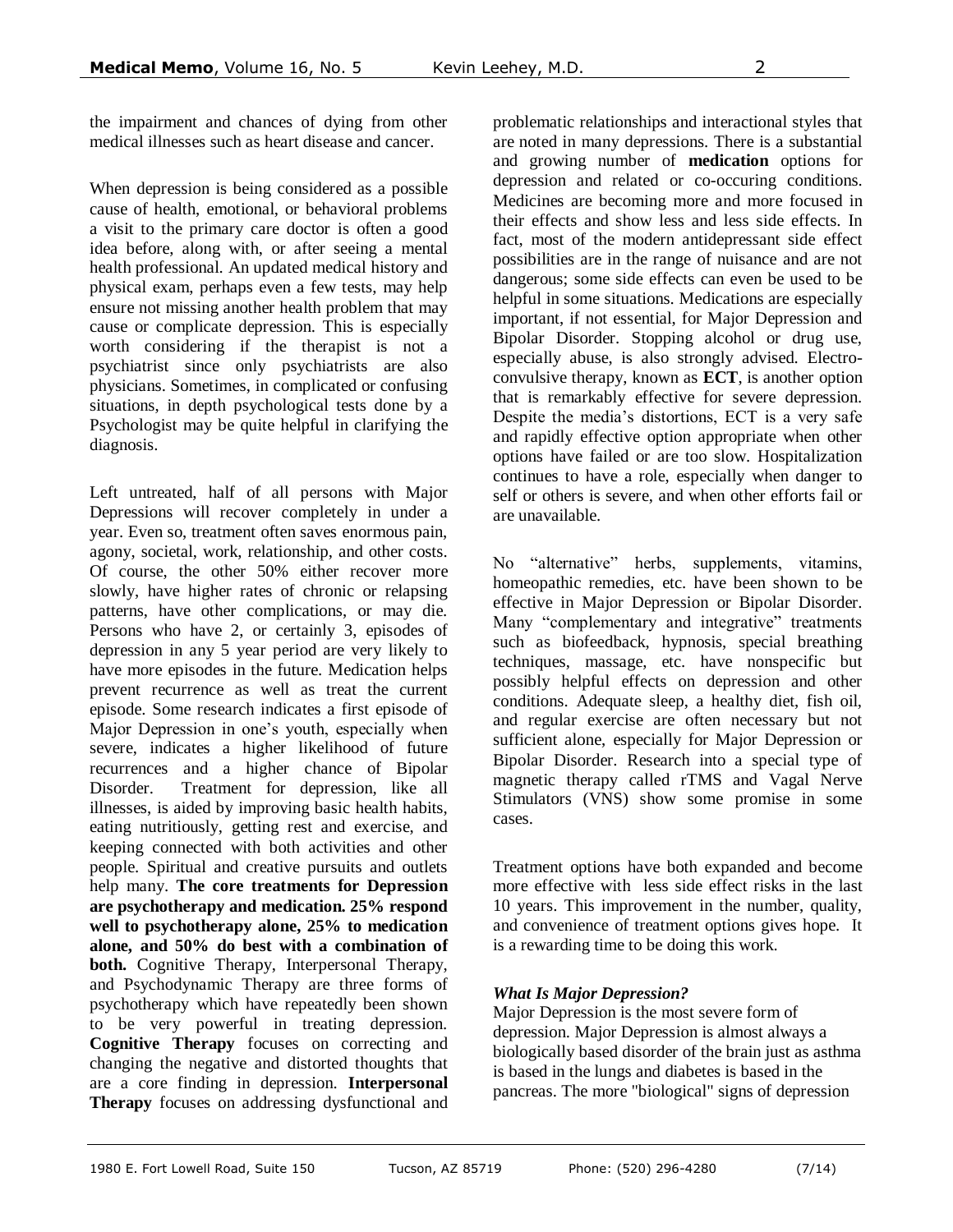that are present the more likely medication treatment will be advised and helpful. These biological signs are the criteria listed below. Other health problems may worsen or cause depression. In order to give the diagnosis of Major Depression at least 5 of the following criteria (signs and symptoms) must be present for at least 2 weeks including either depressed mood or loss of interest and pleasure (anhedonia) and cause substantial impairment in functioning:

a) Depressed mood most of the day, almost every day

b) Marked loss of interest or pleasure in usual activities (anhedonia) often including libido

c) Fatigue or loss of energy nearly every day d) Feelings of worthlessness, hopelessness, and

unreasonable feelings of guilt

e) Significant weight loss when not dieting or weight gain (appetite changes)

f) Insomnia or excessive sleep nearly every day g) Agitation or pronounced slowing of body movements

h) Significant decreased ability to think, concentrate, or make decisions

i) Recurrent thoughts of death or suicide

*What Is Persistent Depressive Disorder* 

*(Dysthymic Disorder)?*  Dysthymia is a more moderate to mild but persistent form of depression in which less than 5, but at least 2, of the above criteria of Major Depression are present for at least 2 years in adults and at least 1 year in youth under 18 years old. In the past this condition was often called Depressive Personality or Depressive Neurosis. Until the last decade psychotherapy was thought to be the only treatment for the condition. Now we know people with Dysthymia also often respond to antidepressants, especially the newer ones.

*What is Other Specified or Unspecified Depressive Disorder* ? This includes all the varying kinds of depression that are not severe enough to fit Major and not long lasting enough to fit Dysthymic Disorder. Treatment advice and need for treatment depends on the unique situation.

*Can Health Problems Cause Depression?* Yes! Certain medications, infections, hormone imbalances, immune system disorders, neurologic conditions, a few vitamin deficiencies, and some cancers can cause either depression or something that looks a lot like depression. Although these are uncommon causes of depression, this is a good reason to see your family physician, internist, or pediatrician as part of seeking help when depression is suspected.

*What is Unipolar Depression?* Unipolar depression means the person only experiences depression and not the mania or hypomania that automatically changes the diagnosis to Bipolar Disorder (formerly called Manic Depression).

What Causes Depression? Typically, there is an inherited tendency toward depression, which is brought on by stressful life events, losses, or may occur for no clear reason.

*What Is Melancholic Depression?* Melancholia is an older term, which refers to most people's notion of severe depression. This type of major depression is marked by weight loss, extremely low energy or agitation, marked feelings of worthlessness, extreme even irrational guilt, severe loss of pleasure in virtually all areas of life, very early morning awakening, consistent severely depressed mood, and increased risk for suicide. Medication treatment is thought to be particularly important for this condition.

*What Is Atypical Depression?* Generally, this refers to the non-melancholic depression patterns such as increased eating, increased sleeping, and personality problems such as "rejection sensitivity". In the past, MAOI'S (Monoamine Oxidase Inhibitor medications) were found to be more helpful than the Tricyclic antidepressants for this subtype of depression. Now, we usually use the SRI's (fluoxetine = Prozac, citalopram = Celexa or Lexapro, sertraline  $=$  Zoloft, etc.) or NRI (bupropion) or others first.

*What Is Psychotic Depression?* This is a very severe form of Major Depression identified by the additional presence of hallucinations and delusions. Sometimes the depression (or mania) may co-exist with signs of schizophrenia and is then referred to as Schizoaffective Disorder. This condition often requires both antidepressant and antipsychotic medications.

*What Is Postpartum Depression?*  Postpartum means after childbirth. The dramatic drops and rebalancing of hormones and/or major life changes that come with childbirth can throw some women into a potentially severe depression. Time and treatment help. Treatment is especially key when the